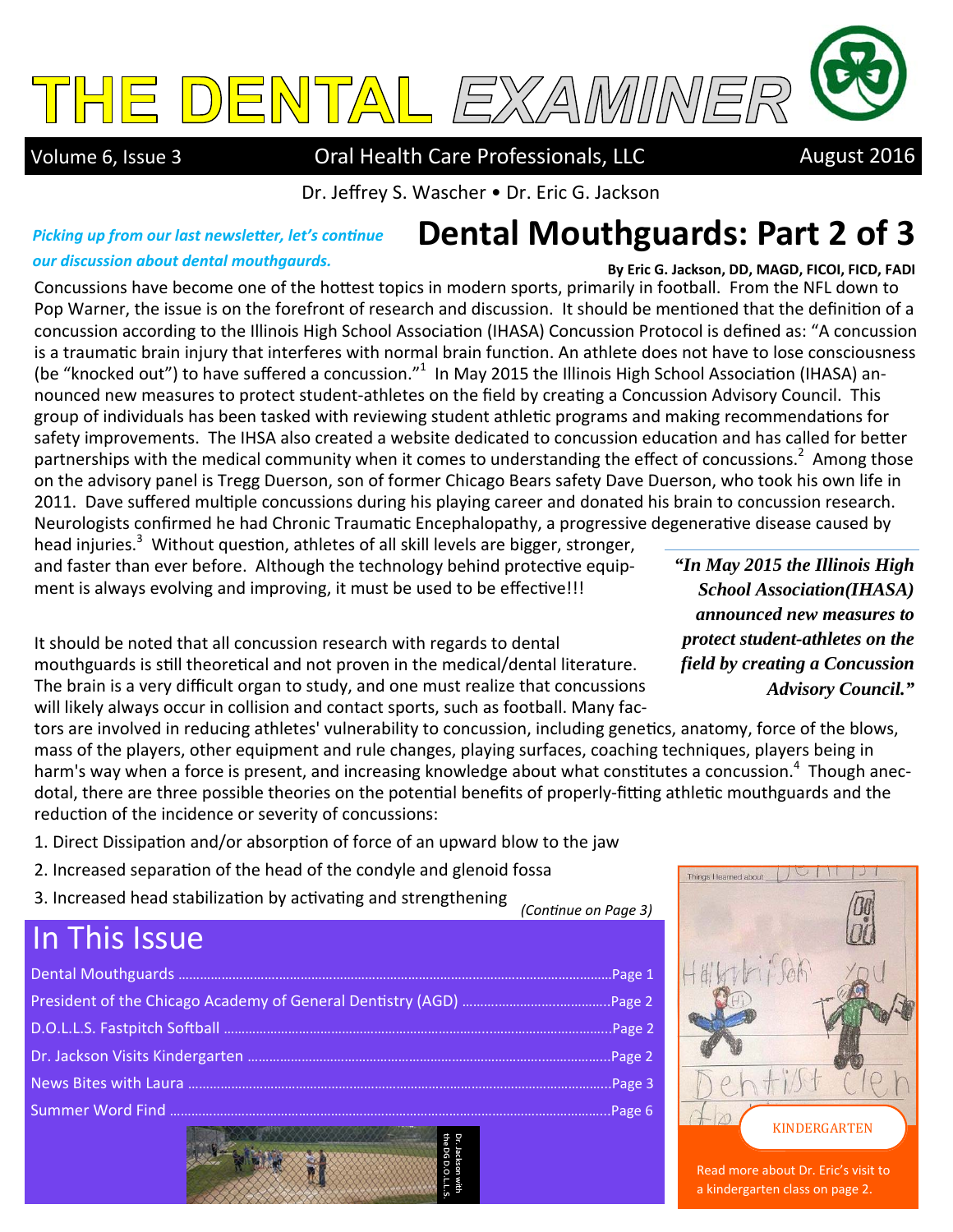## NEWS...Read all about it...

## Thank you Mr. President

On May 16th Dr. Jackson completed his year long term as President of the Chicago Academy of General Dentistry (AGD). He was presented with a plaque in front of AGD members in attendance for the annual meeting. His presidency is the culmination of an astonishing six years on the executive board of directors of the organization. Congratulations Dr. Jackson and put your feet up... you've earned it after six years!!

> **Downers Grove D.O.L.L.S. live in action.**



## D.O.L.L.S. Fastpitch Softball Sponsor- June 29, 2016

On June 29th Dr. Jackson was honored at the Downers Grove DOLLS game held locally at the Washington Park

field in Downers Grove as a thank you for being their team sponsor. He brought Gatorade (low sugar/carb of course!) and Chicago Bandits t-shirts for the players. He even got to throw out

the ceremonial first pitch…a rather mediocre overhand curve especially when compared to the rockets being thrown by

the DOLLS pitchers! LOL. A great time was had by all!



# **Dr. Jackson Visits Kindergarten - April 15, 2016**

On April 15th, Dr. Jackson was sent back to Kindergarten!!! He was asked to visit his daughter's kindergarten class on career day to speak about what it's like to be a dentist! After he spoke to his daughter's class, he stayed and spoke to each of the other four classes as well. From the looks of how much fun both he and the students had, I think it's safe to say that Dr. Jackson LOVES visiting classes and hanging out with the kinder-



Braunsu<sup>O</sup>





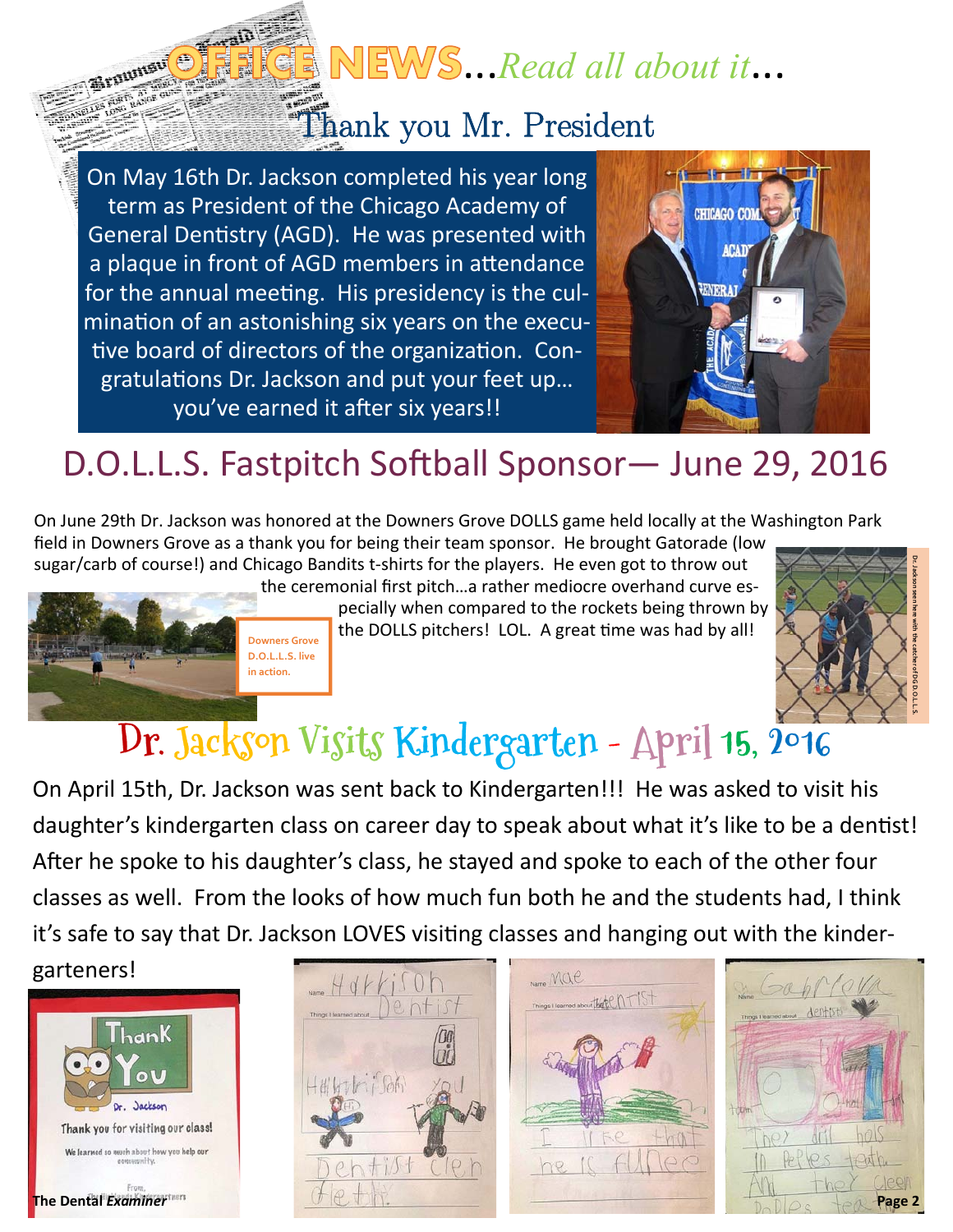#### neck muscles

A mouthguard must dance the delicate dance of being strong and durable while being soft enough to absorb impact energy and reduce force transmitted to the jaw. Concussions result from the sudden acceleration or deceleration of the brain because of either direct or indirect (e.g. rotational) forces. The strength of this force and its effect on the brain are directly related to the absolute value of the acceleration. Without turning this into a physics lesson, some of you may remember the Newtonian formula: F = ma where "F" signifies the force applied, "m" signifies the mass of the object involved in the contact, and "a" the acceleration. When broken down, acceleration is really a function of initial velocity, final velocity, and the distance traveled during the acceleration. In other words, acceleration is Vin Diesel's car in The Fast & The Furious racing from 0mph to 100mph over a quarter mile stretch of street. If you'd like to be formal, you could list it as:  $a = (v2-v02)/2s$ . Combining the two yields the final equation:  $F = m(v2-v02)/2s$ .

Let's turn this equation into real world dental physics. When Jay Cutler takes a hit to the chin (let's all hope that happens a lot less this season...Go Bears!), his properly fitting custom-made mouthguard disperses the impact by spreading the force to as wide an area as possible because it intimately contacts all the teeth and gums. Being custom made, his mouthguard has the proper desired thickness and therefore creates a cushioned space between the head of the mandibular condyle (top part of the bottom jaw) and the glenoid fossa (bottom of the skull). The Academy for Sports Dentistry has several great illustrations of this cushioned space included below. Note the extra space between the lines illustrating the cushioned space. The mouthguard compresses before the total force reaches the base of the skull. It acts like a shock absorber on your car and ideally prevents the head of the lower jaw from "bottoming out" and striking the skull thereby transferring the force into the brain increasing the chance of concussion.



Without wearing a mouthguard, TMJ injury is more likely due to the proximity of the condyle to the glenoid fossa.



*(ConƟnue on Page 4)* 

# News Bites with Laura - Back to School

If you or any family members are due for a visit with our hygienists, consider making an appointment before school starts in the fall, especially before your college students get ready to start their fall semester. **Page 3**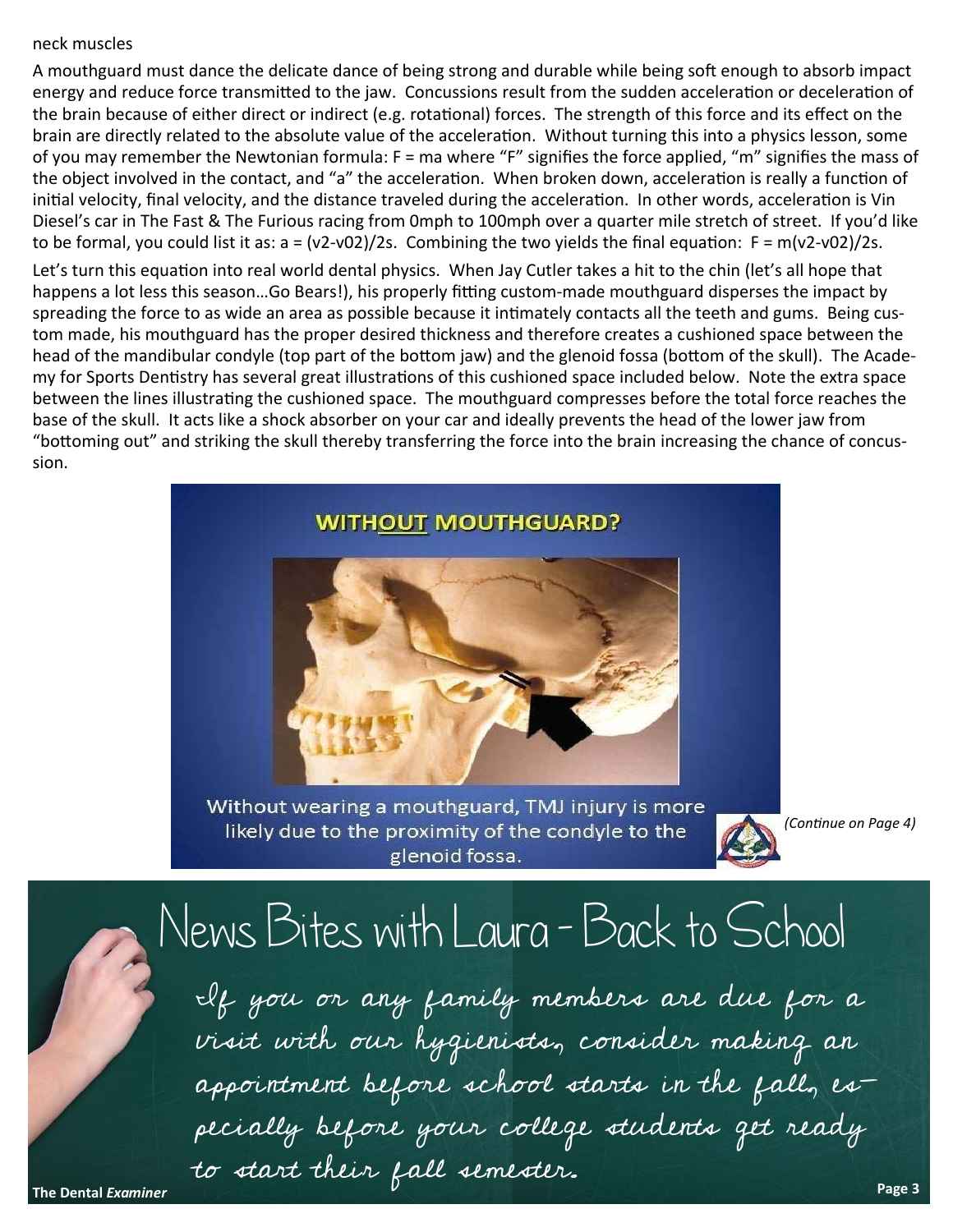## **WITH MOUTHGUARD IN PLACE?**



Wearing a properly fitted mouthguard helps protect the TMJ from injury by separating and cushioning the condyle and fossa.



According to prominent Canadian concussion researcher Dr. Karen Johnston, "The force required to concuss a fixed head is almost twice that required to concuss a mobile head." What the heck is a mobile head you might ask?!? Dr. Johnston is referring to the third theory of how a mouthguard might reduce the incidence or severity of concussions. Back to good ol' Jay Cutler again (sorry Jay). Let's hypothesize that one of Jay's offensive linemen gets beat by his man and the defenseman puts a solid hit on our quarterback. Some researchers have begun to show that by being able to clench down harder on a mouthguard, Jay's head and neck muscles might "super-activate" and serve to stabilize the head by tensing the muscles. Increased head stabilization would hypothetically better absorb the force of impact and protect his brain from concussion. Even more interesting, some have further suggested that this effect might be in place whether or not Jay sees the impact coming. If any of these three mouthguard/concussion theories are ever empirically proven to be true, the constant requirement amongst all of them would be the fact that the athlete is wearing a custom-made mouthguard. Until then, my opinion is that they seem quite logical and plausible. We should always remember that the primary role of a dental mouthguard is to protect the teeth and gums. Unlike

## **Reminder:**

**Illinois Schools require Dental Examinations Forms for children entering into kindergarten, grade 2 and grade 6. Remember to ask for your school dental forms when your children come in for their** 

**The Dental** *Examiner* **examinaƟons.** 

*(ConƟnue on Page 5)* 

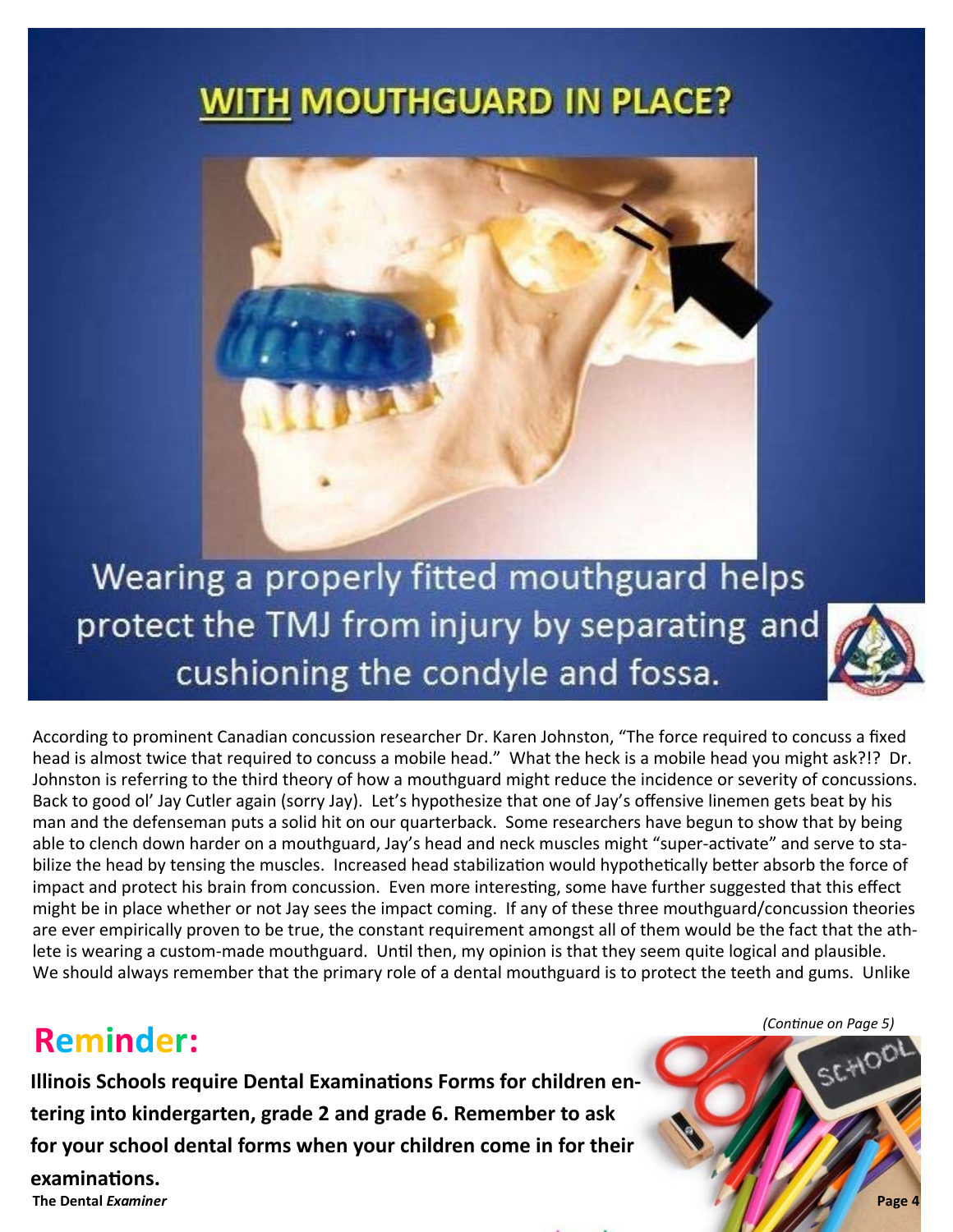concussion protection, the role a custom mouthguard plays in protecting various dental structures is certain and scientifically proven. In my opinion any additional protection of the brain, theoretical or not, is a welcome possibility.

## Shock Doctor Ultra Braces Mouthguard

Under Armour Mouthguards





Also available at most sporting good stores in the mouthguard section

Eric G. Jackson, DDS, MAGD is an authorized provider of Under Armour mouthguards

## Custom Mouthguards made by Dr. Jackson



In our next, and final installment of the 3 part mouthguard series, we'll delve more into the differences between the 3 different types of custom-made mouthguards I make here at the office. Examples of these types are pictured above.

If you would like to speak about mouthguards, or any other sports dentistry topic, please feel free to call the office and schedule a complimentary appointment with me. Email and Twitter are also available options. I am extremely passionate about modern dentistry and love discussing it with patients, so don't hesitate to contact me. Sincerely,

Eric G. Jackson, DDS, MAGD, FICOI, FICD, FADI dreric@oralhealthcareprofessionals.com @EjacksonDDS

<sup>&</sup>lt;sup>1</sup> http://ihsa.org/documents/sportsMedicine/Concussion%20Protocols.pdf<br><sup>2</sup> http://ihsa.org/Pescurses/SportsMedicine/ConcussionManagement/Scho

<sup>&</sup>lt;sup>2</sup> http://ihsa.org/Resources/SportsMedicine/ConcussionManagement/SchoolResources.aspx 3 http://chicago.cbslocal.com/2015/05/12/ihsa-launches-new-initiative-to-address-concussions/ 4 http://www.ncbi.nlm.nih.gov/pmc/articl